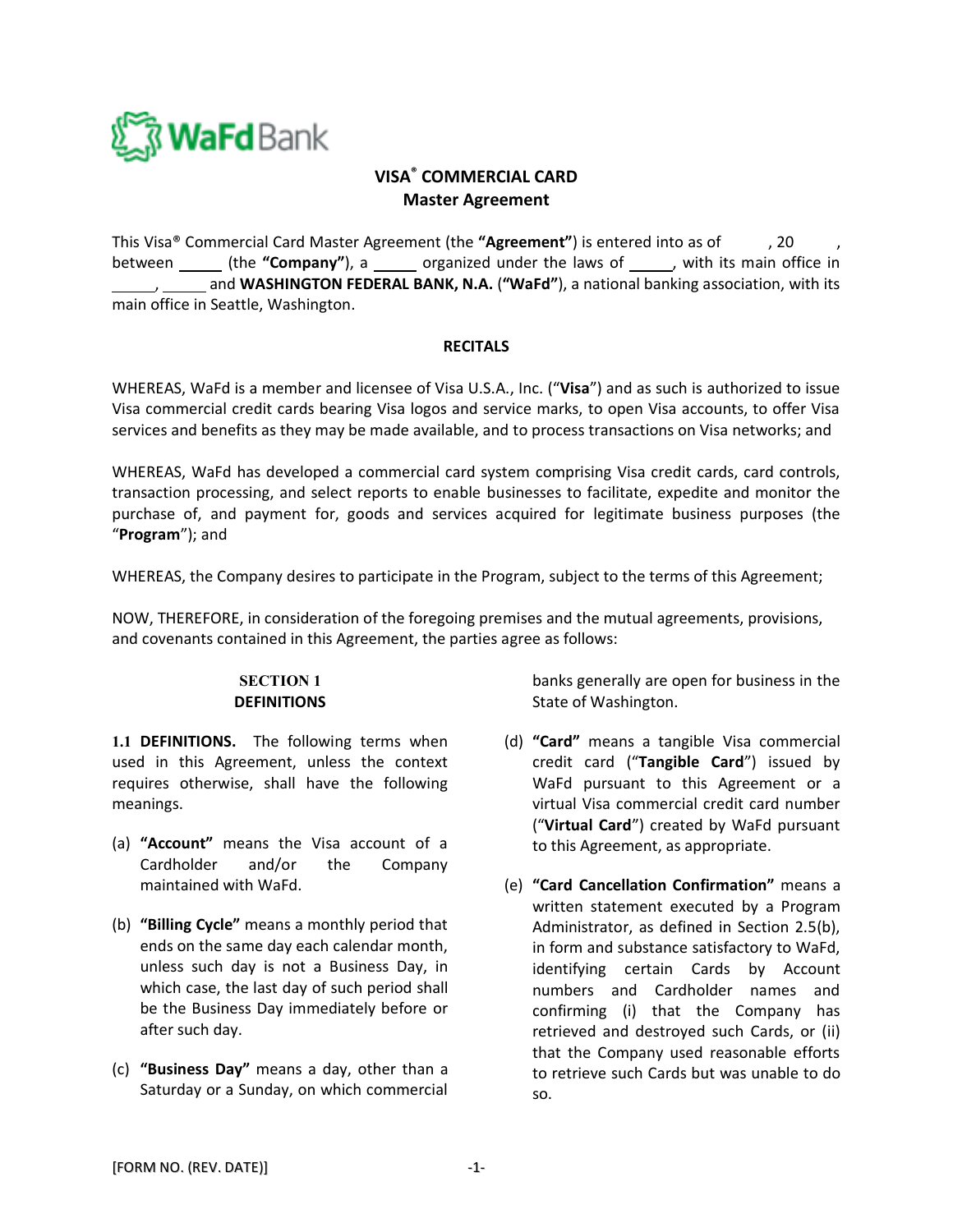- (f) **"Cardholder"** means an individual in whose name a Card is issued or any other employee, officer or director of, or other individual designated by, the Company as being expressly authorized to use a Card or Account.
- (g) **"Cardholder Agreement"** means an agreement between WaFd and a Cardholder governing the use of a Card or Account, as amended from time to time.
- (h) **"Restricted Transaction"** means a restricted transaction as defined in the Unlawful Internet Gambling Enforcement Act of 2006 and Federal Reserve Board Regulation GG (12 C.F.R. Part 233) and includes, without limitation, those in which credit, electronic fund transfers, checks, or drafts are accepted by gambling businesses in connection with the participation by others in unlawful Internet gambling.
- (i) **"Straight Through Processing"** means the processing of a Transaction on Visa networks, without the use of a Tangible Card or Virtual Card, using an Account number, whereby the purchase results in a direct credit to the seller's merchant bank account.
- (j) **"Transaction"** means a purchase that results in a debit to an Account.
- **(k) "Unauthorized Transaction"** means any Transaction by a person, other than the Cardholder to whom the relevant Card, if any, was issued, who was not authorized to use such Card or Account by either such Cardholder or the Company and from which Transaction neither the Cardholder nor the Company receives any direct or indirect benefit.

#### **SECTION 2 CARD ISSUANCE**

**2.1 PROGRAM PARTICIPATION.** Subject to the terms of this Agreement, WaFd shall issue Cards to, and/or establish Accounts for, the Company with such capabilities and with such processing of Transactions as may be offered by WaFd and selected by the Company. Tangible Cards shall be issued for a period of four (4) years. **The Company and Cardholders shall use the Cards and Accounts for the business or commercial purposes of the Company only and not for (i) personal, family, or household purposes, (ii) the purpose of purchasing or carrying margin stock or margin securities within the meaning of Regulations U and X of the Board of Governors of the Federal Reserve System, 12 C.F.R. Parts 221 and 224, or (iii) any Restricted Transaction.** The Company shall instruct all Cardholders to use the Cards and Accounts strictly for the business or commercial purposes of the Company.

**2.2 CARD DELIVERY.** WaFd may deliver Cards and related Program materials to the Company or directly to the relevant Cardholders. Upon its receipt of any Card, the Company shall promptly deliver such Card to the Cardholder named thereon together with any related Program materials supplied by WaFd. From time to time during the term of this Agreement, WaFd may require the Company to follow certain security procedures regarding the custody and handling of Cards. The Company agrees to comply with all such security procedures.

# **2.3 CREDIT LIMITS.**

(a) Subject to the terms of this Agreement and the Cardholder Agreements, WaFd shall authorize extensions of credit with respect to (i) each Card or Account up to a specified total dollar amount (the **"Account Credit Limit"**) set by the Company, and (ii) all Cards and Accounts up to a specified total dollar amount (the **"Aggregate Credit Limit"**) set by WaFd from time to time. In no event shall WaFd be obligated to grant credit in excess of any applicable credit limit. WaFd may at any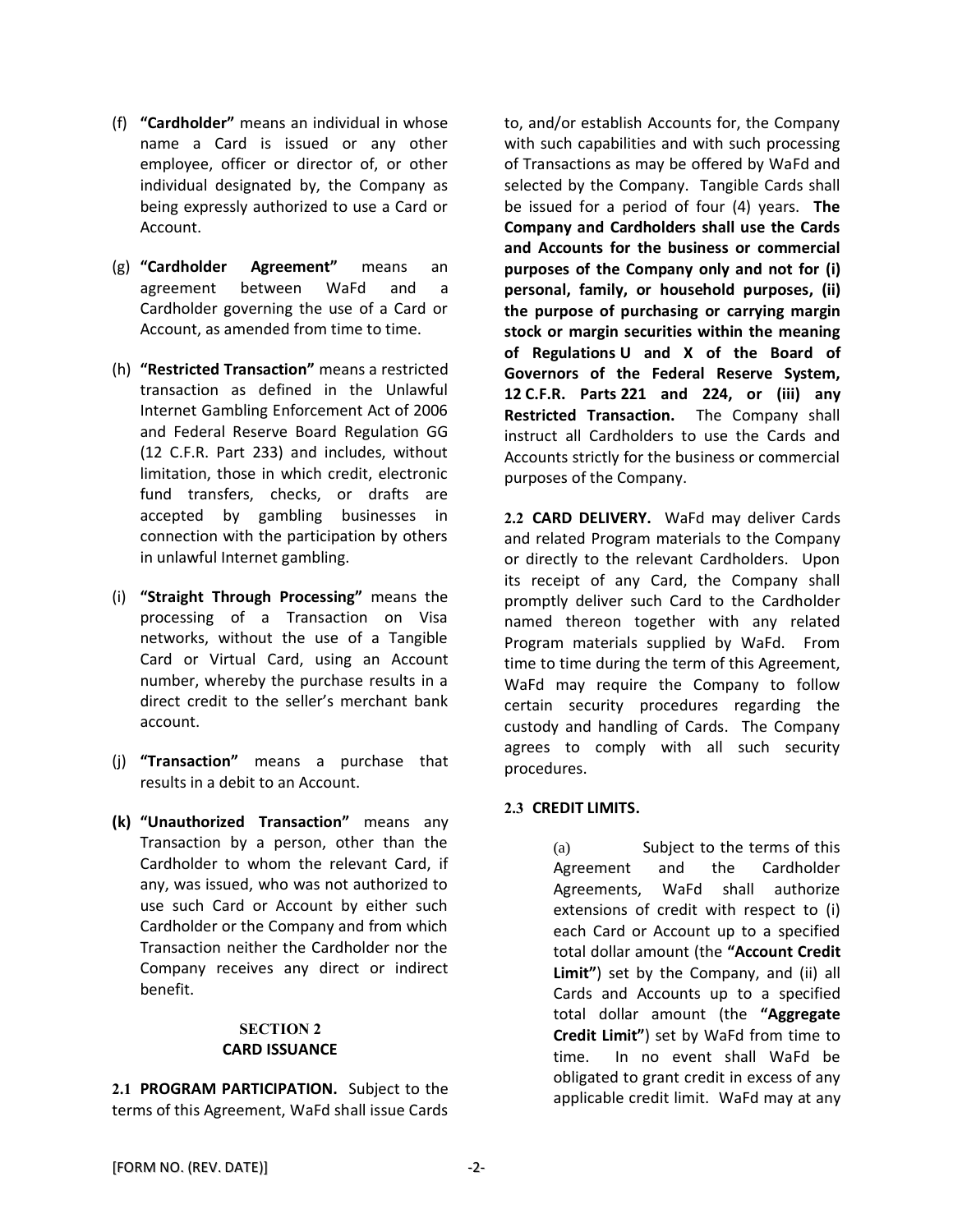time investigate the financial condition of the Company, in connection with the issuance of Cards, maintenance of Accounts, and establishment of credit limits, or as otherwise provided in this Agreement.

(b) In its sole discretion, WaFd may decline to issue or establish any Card or Account for any Cardholder. In addition, WaFd at any time may cancel or suspend the right of any Cardholder to use any Card or Account. As a result of its investigation of the Company's financial condition, WaFd may increase or decrease any Account Credit Limit, increase or decrease the Aggregate Credit Limit, modify the time for payment of any amount due under this Agreement, or require collateral or additional collateral and the execution of a security agreement in the form provided by WaFd. In addition, WaFd may suspend the rights of all Cardholders to use any Cards or Accounts in the event of excessive disputes, or in the event of excessive loss, theft or unauthorized use of Cards or Accounts, as determined by WaFd in its sole discretion. All such actions may be taken without notice except to the extent that notice is available through the proprietary system provided by WaFd for use under this Agreement (the **"eZBusiness and eZCard"**) or as otherwise required by applicable law.

## **2.4 ISSUANCE, RENEWAL, REPLACEMENT AND CANCELLATION OF CARDS AND LIABILITY FOR UNAUTHORIZED USE.**

(a) Promptly following its execution of this Agreement, the Company will provide to WaFd an initial request (a **"Card Request"**) either electronically, using eZBusiness and eZCard, or in writing, using a form provided by WaFd. Such Card Request shall include the names, company addresses, birth dates and Social Security numbers to whom or for whom the Company wishes WaFd to issue a Tangible Card and/or establish an Account. The Company may, from time to time, submit additional Card Requests either electronically, using WaFd Commercial Card Online, or in writing, using a form provided by WaFd. The Company agrees not to submit, without the prior written consent of WaFd, a Card Request with respect to any person whose Card or Account privileges have previously been cancelled.

(b) Each Card Request must be submitted by a person identified by Company as a "Program Administrator" as that term is defined in Section 2.6(b) of this Agreement. WaFd shall incur no liability to the Company in acting upon any Card Request which it believes in good faith to have been made by a Program Administrator.

(c) Where emergency issuance of a Card is requested, WaFd may fulfill such request at an additional charge as determined by WaFd from time to time. The current charge in effect as of the date of this Agreement is set forth in a separate fee schedule provided to Company by WaFd (the "Fee Schedule"). If affected through Visa, the Company shall pay any fees charged by Visa for emergency card issuance or replacement. The billing for such charge shall occur in the next billing statement for the relevant Account. Unless WaFd receives contrary written instructions from the Company, and subject to WaFd's rights hereunder, WaFd shall replace each expiring Card with a replacement Card at least 30 days prior to the Card's expiration date.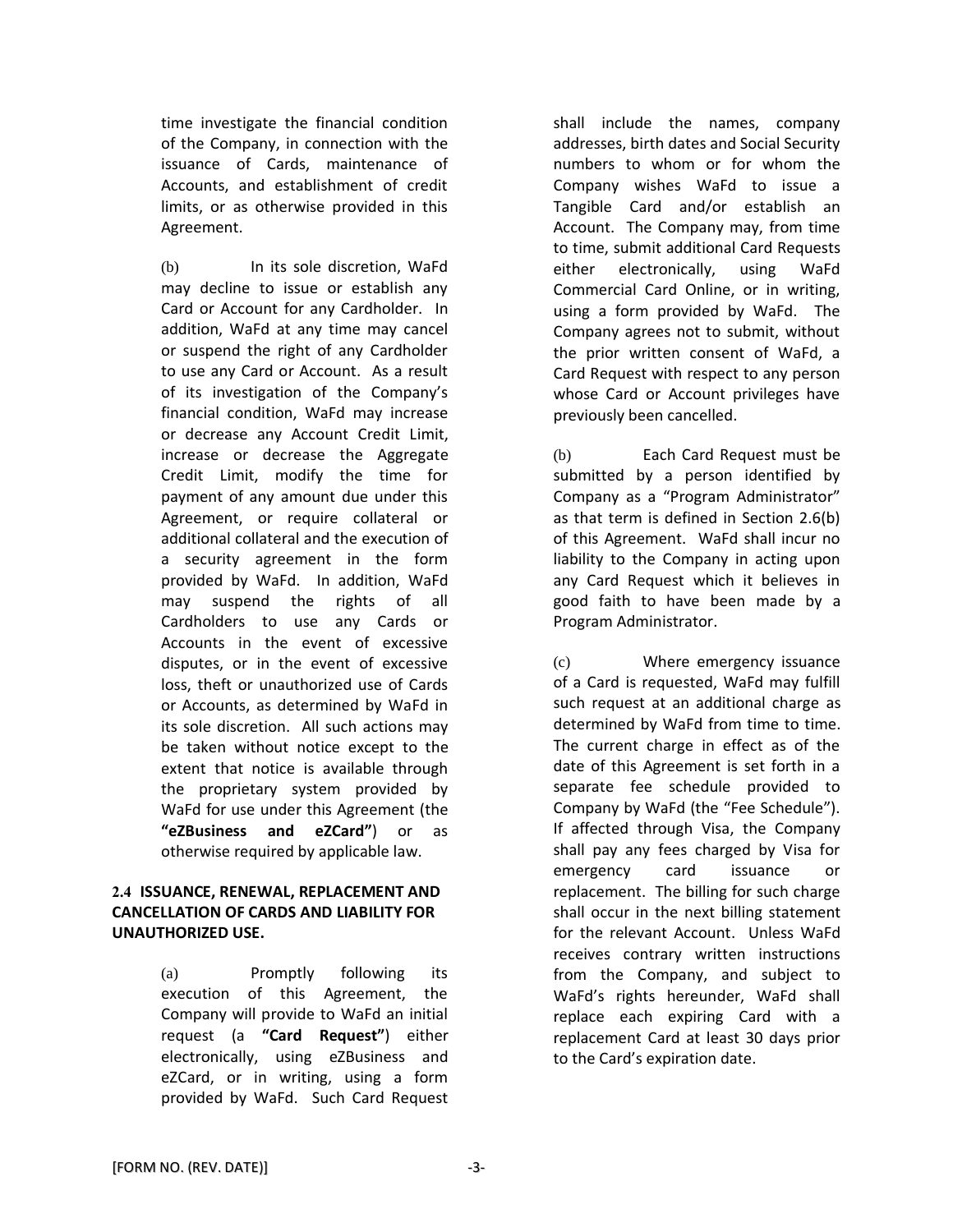(d) Each Cardholder shall be required to sign the Card issued to such Cardholder promptly and shall be subject to the terms of the Cardholder Agreement, if any.

(e) The Company shall promptly request that a Card or Account be cancelled, or that the authority of any Cardholder to use a particular Card or Account be terminated, as the case may be, if the Company or a Cardholder knows of or suspects the loss, theft or possible unauthorized use of a Card or Account. Such request shall be made by telephone at [800-324-9375] or such other number as WaFd may provide, and shall specify (i) the relevant Cardholder's name, Account number and last known home and business address, and (ii) such other information as the Company shall deem appropriate or WaFd shall reasonably request. The Company's request shall be deemed effective when WaFd receives such request and makes the corresponding changes in its processing system (which changes shall be made promptly, taking into account the mode of transmission and time of receipt).

(f) The Company shall also promptly request that a Card or Account be cancelled, or that the authority of any Cardholder to use a particular Card or Account be terminated if (i) the Company wishes to cancel a Card or Account or to terminate the authority of any Cardholder to use any particular Card or Account; or (ii) the Cardholder's employment or other relationship with the Company is terminated. Such requests shall be made in accordance with Section 2.4(e).

(g) **Notwithstanding any request made by the Company for cancellation of a Card or Account, or for**  **termination of the authority of any Cardholder to use any particular Card or Account, the Company shall be liable for any and all Transactions resulting from the use of the Card or Account prior to and (with respect to pending Transaction authorizations) on or after the effective time of such request (as provided in Sections 2.4(e) and (f), above), including any and all Unauthorized Transactions as described in Section 2.4(h), below. The Company shall not be liable for Unauthorized Transactions which are authorized after WaFd receives notice as provided in accordance with Sections 2.4(e) and (f) above, and WaFd has had a reasonable opportunity to act on such notice; provided, however, that the notice relates to the Card or Account used in connection with such Unauthorized Transactions.**

(h) If we issue at least ten (10) Cards to Cardholders, the Company will be liable for all Unauthorized Transactions. If we issue fewer than ten (10) Cards to Cardholders, the Company's liability for Unauthorized Transactions using any Card will be limited to the lesser of (i) \$50.00 or (ii) the amount of money, property, labor or services obtained by the unauthorized use. The Company will not be liable, however, for any Unauthorized Transaction that occurs after we receive notice as required by Sections 2.4(e) and (f) of this Agreement. Unless we have received such notice and canceled the Card, use of a Card by a Cardholder at any time, even if the Cardholder is no longer associated with or employed by the Company, does not constitute an Unauthorized Transaction.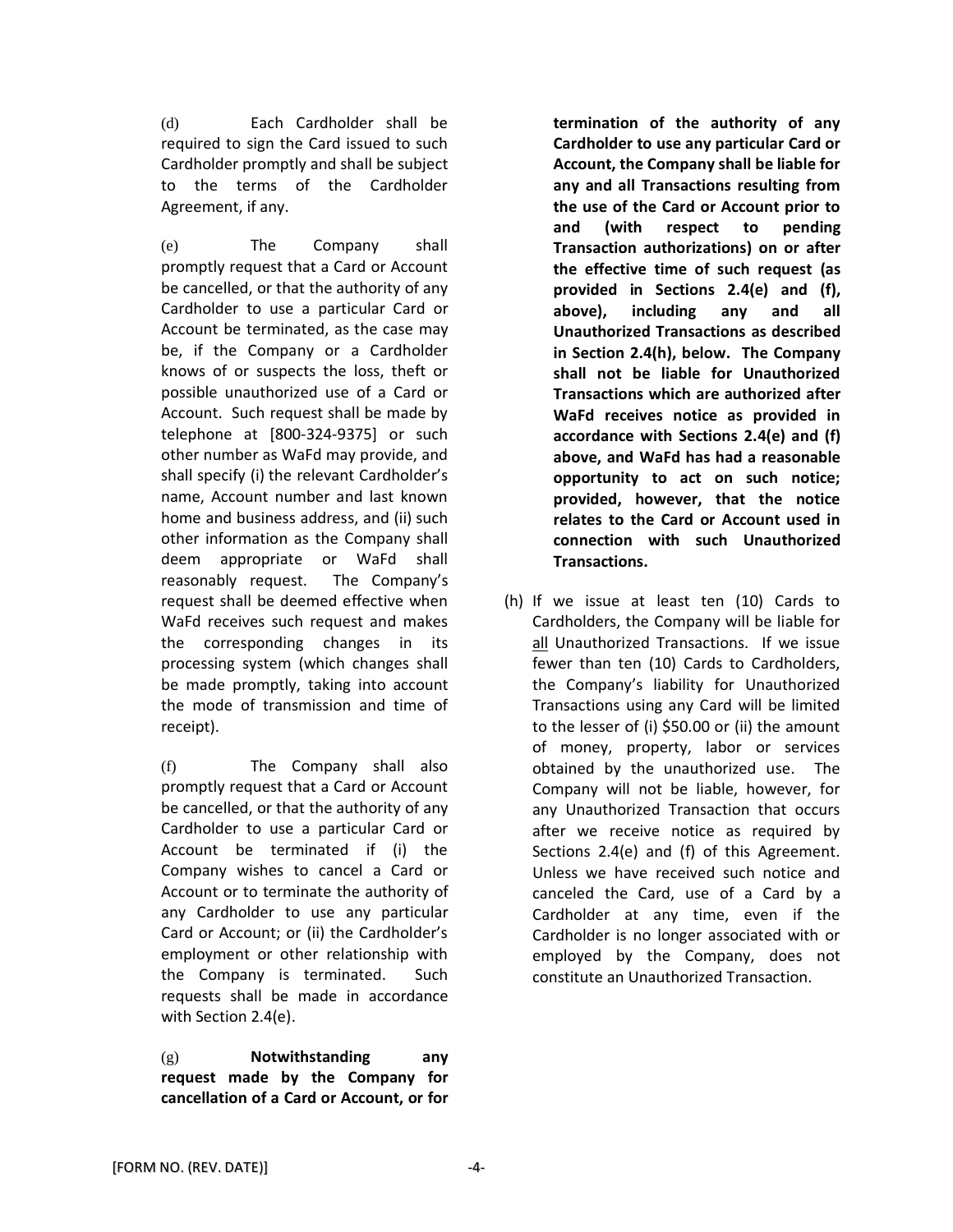## **2.5 TRANSACTION DATA, SECURITY PROCEDURES, PROCESSING PROCEDURES AND ACCOUNT MAINTENANCE.**

(a) WaFd shall provide the Company with user identification code and password-protected daily access to Card and Account transaction data and other reports. Such reporting shall be provided in accordance with such manuals, training materials and other information as WaFd shall provide from time to time.

(b) In order to use eZBusiness and eZCard and/or the Virtual Card and Straight Through Processing systems made available by WaFd, the Company agrees to be bound by and to adhere to the following security procedures, terms, and conditions (the **"Security Procedures"**), which WaFd may revise from time to time upon notice to the Company:

(i) eZBusiness and eZCard and Virtual Card and Straight Through Processing systems may be accessed solely through the use of user identification codes and passwords (collectively, the **"Access Code"**). WaFd shall assign an initial Access Code to an individual authorized to create and disseminate additional Access Codes (such individual is referred to as the "**Program Administrator**").

(ii) The Program Administrator shall assign Access Codes to users designated by the Company as authorized to (1) access and use the Service; (2) create and disseminate Access Codes to individuals who are authorized to use eZBusiness and eZCard (such individuals are referred to as **"Authorized Users"**) and (3) designate additional Program Administrators within the Company. The Company shall be responsible for ensuring that each Program Administrator creates and disseminates

Access Codes in accordance with WaFd's Security Procedures.

(iii) The Company shall safeguard all Access Codes and be responsible for all use of Access Codes issued by the Program Administrator. **WaFd may conclusively presume that all business conducted using an Access Code emanates from a Program Administrator or Authorized User and is conducted in the Company's name. Any unauthorized use of an Access Code (except for unauthorized use by a WaFd employee) shall be solely the responsibility of the Company, except as otherwise provided in Section 2.4(h) of this Agreement.**

(c) In order to use eZBusiness and eZCard and/or the Virtual Card and Straight Through Processing systems made available by WaFd, the Company agrees to be bound by and to adhere to such processing procedures, terms, and conditions (the "Processing Procedures) as WaFd shall establish from time to time upon notice to the Company.

(d) WaFd shall provide such assistance and training to the Company as it reasonably deems necessary to enable the Company to transmit its initial Card Requests through eZBusiness and eZCard and/or to initiate Card Transactions through the Virtual Card or Straight Through Processing systems made available by WaFd. Thereafter, the Company may from time to time, in accordance with this Agreement, and in strict compliance with the Processing Procedures and Security Procedures, initiate Card Transactions through the Virtual Card or Straight Through Processing systems made available by WaFd and/or use WaFd Commercial Card Online to make additional Card Requests and to perform certain Account maintenance functions, including,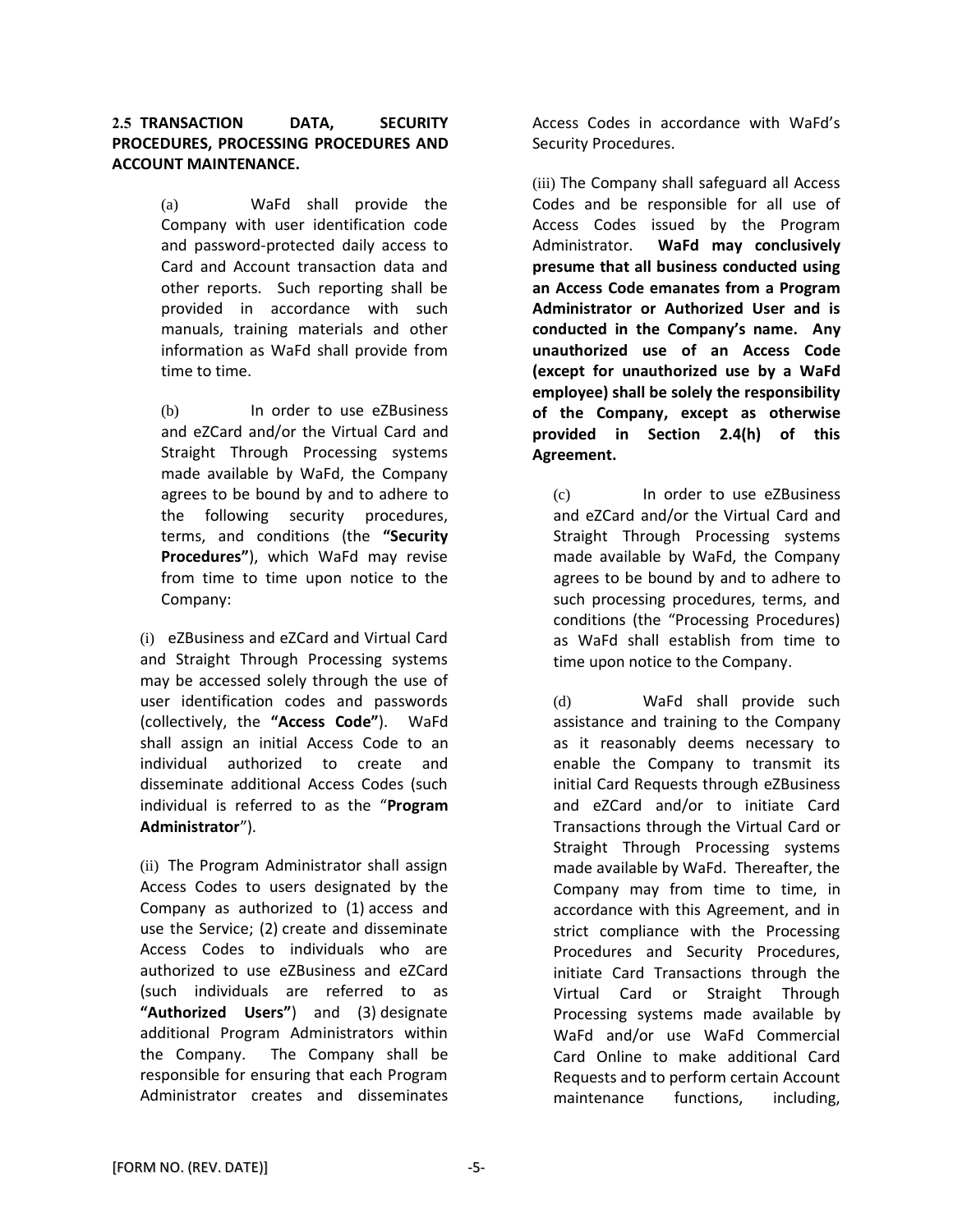without limitation, adjustment of Account Credit Limits, blocking of Visa Merchant Category Codes (**"MCCs"**), and cancellations or terminations of Cards or Accounts if the Cardholder's employment or relationship with the Company is terminated or for any reason other than loss, theft, or possible unauthorized use.

## **SECTION 3 CARD AND ACCOUNT USE**

**3.1 PURCHASES.** Cardholders may use Cards and Accounts to purchase, in the normal course of business, goods and services in accordance with the MCCs selected or blocked at the Company's request and in accordance with any transactional limits established by the Company. WaFd shall use reasonable efforts to deny a request for any purchase authorization that falls outside such parameters or for any purchase authorization it believes is an Unauthorized Transaction, provided Transaction authorization is required. The parties acknowledge, however, that authorizations and declinations are necessarily based on the accuracy of the Transaction data transmitted to WaFd. Under no circumstances shall WaFd be liable to the Cardholder or the Company (nor shall the Company be relieved of its obligation to pay the amounts charged or advanced) in the event any such Transactions are permitted on the basis of inaccurate or misleading data or other factors beyond the reasonable control of WaFd, except as otherwise provided in Section 2.4(h) of this Agreement.

**3.2 USE OF CARDS.** Each Transaction is subject to the terms and conditions of this Agreement and to the terms and conditions of the Cardholder Agreement, if any, in effect at the time of the Transaction. WaFd shall have no obligation or responsibility to the Company or to any Cardholder in the event that any merchant, entity or person refuses to honor a Card or Account. A Card or Account may be used only by the Cardholder to whom it is

issued or who is authorized to use it, as the case may be, and may not be transferred to another Cardholder or any other person or entity, and any such attempted transfer shall automatically be void.

Without limiting any other rights of WaFd hereunder or under applicable law, WaFd may refuse to authorize any Transaction in the event that:

(a) any balance owed by the Company in respect of the Account to which such Transaction relates or any balance owed by the Company on any Account, is past due;

(b) the amount of the Transaction plus the outstanding balance (including Transactions authorized but not yet posted) of all Accounts would exceed the Aggregate Credit Limit;

(c) the amount of the Transaction plus the outstanding balance (including Transactions authorized but not yet posted) of the relevant Account would exceed the Account Credit Limit for such Account; or

(d) any other reason exists for declining a Transaction as set forth in this Agreement, in the Cardholder Agreement, if any, in the operating regulations of Visa, or under applicable law.

**3.3 ADDITIONAL DUTIES OF THE COMPANY.** The Company shall:

> (a) not exceed or permit Cardholders to exceed their respective Account Credit Limits or the Aggregate Credit Limit;

> (b) make all reasonable attempts to ensure that each Cardholder complies with the terms of the Cardholder Agreement;

> (c) promptly advise Cardholders of any changes made to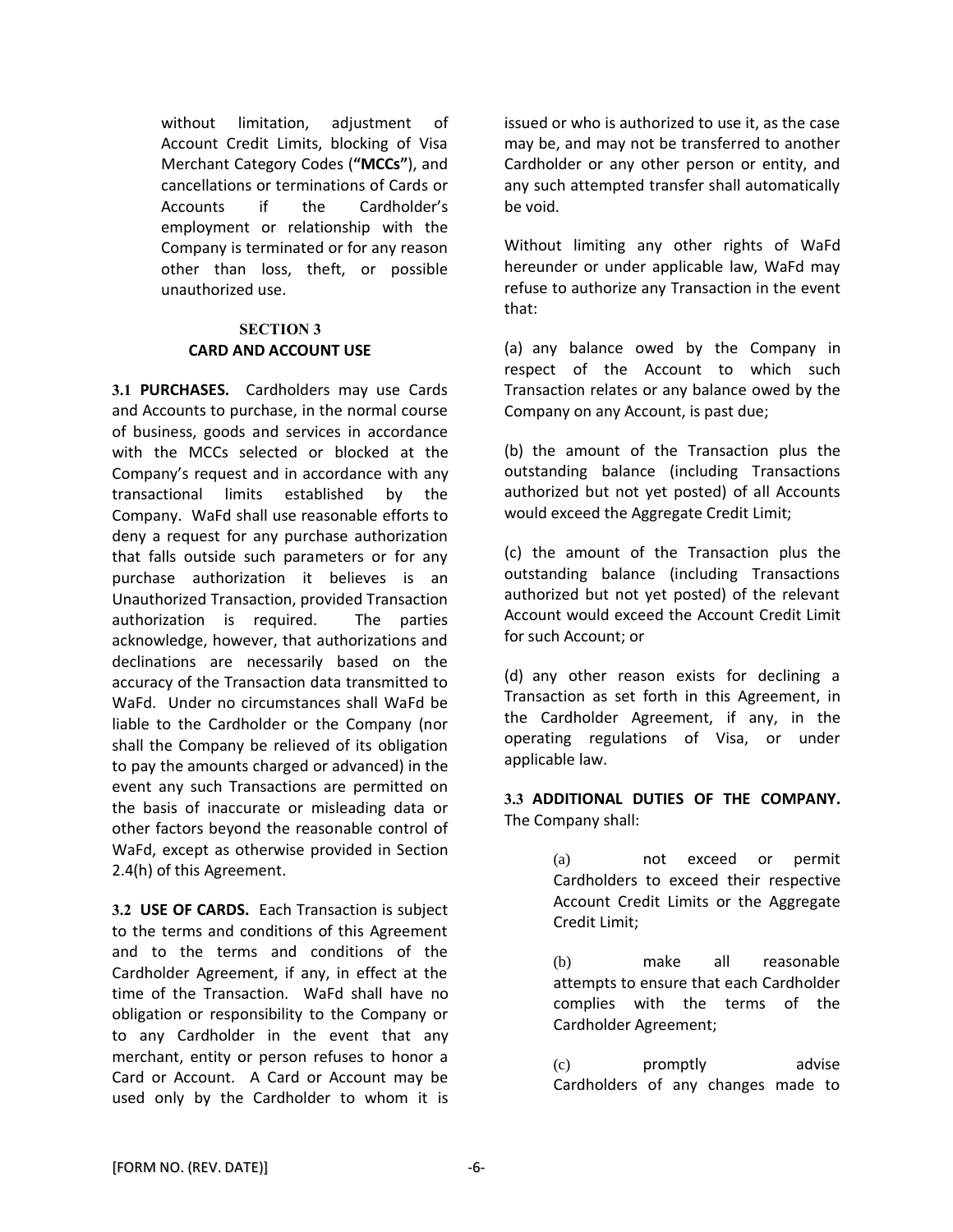their Account Credit Limits, whether made by the Company or by WaFd;

(d) not impose any liability on any Cardholder for an Unauthorized Transaction on any Card or Account in excess of the amount permitted under Regulation Z of the Consumer Financial Protection Bureau, 12 C.F.R. Part 1026, as amended; and

(e) return to WaFd, and/or provide a Card Cancellation Confirmation with respect to, any Card and related Program Materials, promptly following any request for cancellation of such Card, and all Cards and related Program materials, promptly following the expiration or termination of this Agreement.

**3.4 EXPENSE REPORTING; DISCLOSURE OF ACCOUNT INFORMATION.** The Company may from time to time, by written instruction in form and substance satisfactory to WaFd, direct WaFd to furnish specific Transaction data to third parties that provide expense reporting products or services to the Company. Solely for the purpose of facilitating the Company's expense reporting objectives, WaFd shall transmit to such third parties the Transaction data identified in such instructions.

**3.5 COMPANY OBLIGATIONS RELATING TO DISCLOSURE OF ACCOUNT INFORMATION AND INTERNATIONAL PROGRAMS.** The Company shall clearly disclose to each of its Cardholders the extent, if any, to which WaFd will provide Transaction and Account information to third parties pursuant to Section 3.4 above. Furthermore, the Company agrees not to submit a Card Request for any individual residing outside the United States.

**3.6 UNLAWFUL INTERNET GAMBLING.**  Restricted Transactions are prohibited from being processed through any Account or relationship with WaFd. In the event WaFd identifies a suspected Restricted Transaction, WaFd may deny services to the Company, close the Company's Account, and prohibit future transactions. Notwithstanding the foregoing, in the event a Restricted Transaction is processed, the Company will be liable for the transaction.

### **SECTION 4 LIABILITY FOR USE**

# **4.1 PROMISE TO PAY.**

(a) **Unless prohibited by applicable law, or otherwise provided in accordance with any liability waiver program provided by Visa (the "Visa Liability Waiver Program"), the Company shall be liable for all Transactions that result from the Use of any Card or Account prior to and (with respect to pending Transaction authorizations) on or after the effective time of a request for cancellation or termination of a Card or Account (as provided in Sections 2.4(e) and (f) above), including but not limited to (i) Transactions by a Cardholder for business or commercial purposes of the Company in compliance with this Agreement, (ii) Transactions by a Cardholder, or a person authorized by a Cardholder, for personal family or household purposes, for the purpose of purchasing or carrying margin stock or securities, or for any other purpose, in violation of this Agreement, from which the Cardholder receives a direct or indirect benefit, and (iii) except as otherwise provided in Section 2.4(h) of this Agreement, all Unauthorized Transactions resulting from the use of the Card or Account prior to (and with respect to pending Transaction authorizations) on or after the effective time of a request for cancellation or termination of a Card or Account (as provided in Sections 2.4(e) and (f) above). The Company shall not be**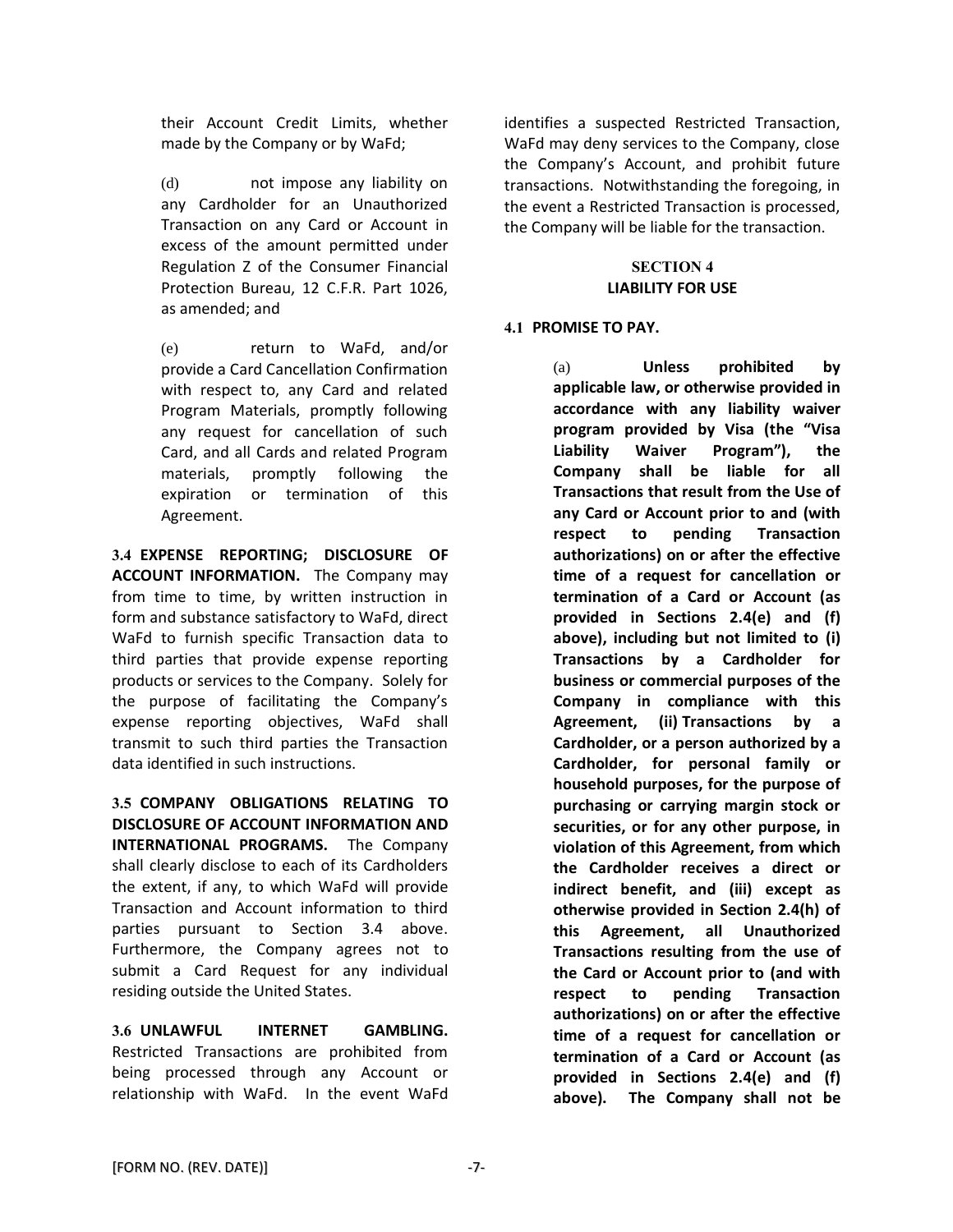**liable for Unauthorized Transactions which are authorized after WaFd receives notice as provided in accordance with Sections 2.4(e) and (f) above, and WaFd has had a reasonable opportunity to act on such notice; provided, however, that the notice relates to the Card or Account used in connection with such Unauthorized Transactions.**

(b) Regardless of any Account Credit Limits or the Aggregate Credit Limit, the Company agrees to pay and perform when due all of its obligations under this Agreement (**"Obligations"**), including without limitation:

(i) with respect to all Accounts, the indebtedness, obligations and liabilities arising under such Accounts, including, without limitation, all fees, finance charges and other amounts payable under or in connection with each such Account; and

(ii) any and all costs (including, but not limited to, reasonable attorneys' fees and disbursements, court costs, litigation and other expenses) incurred in enforcing the obligations of the Company hereunder.

(c) The Company's Obligations shall be enforceable irrespective of the validity, legality or enforceability of the Cardholders' obligations and shall not in any way be affected by or conditional upon (i) any action taken under the Cardholder Agreements or the exercise of any right or power thereby conferred, (ii) the bankruptcy or similar proceedings involving or affecting a Cardholder, the Company or others, (iii) any modification, alteration, or amendment of, or addition to, any Cardholder Agreement whether with or without the Company's knowledge or consent, or (iv) any other action, inaction or circumstance whatsoever (with or

without notice to or knowledge of or consent by the Company) that may in any manner vary the risks of the Company, except to the extent that notice and/or consent may be required by applicable law. The Company hereby waives all defenses based on occurrences of the types described in clauses (i) through (iv) above.

(d) Except as expressly set forth herein, the Company hereby waives all presentments; demands for performance or payment; protests; notices of protest, nonperformance, dishonor, default and non-payment; notices of the existence, creation or occurrence of new or additional obligations by the Cardholders; and all other notices or formalities.

(e) Each month WaFd will send Company a master periodic statement for all Card Accounts covering the previous billing period, and will send a memo statement for each Card Account to each Cardholder. Such statements may, at WaFd's option, be sent by mail or made available electronically via eZBusiness and eZCard, the Internet, or other means. The Company shall remit payment to WaFd under the terms described herein. The statement will have a "Days in Billing Cycle", "Statement Open/Close Date" and a "Payment Due Date," and will show, among other things, the "Previous Balance," the "New Balance," and the minimum monthly payment, which will be shown as "Minimum Payment Due."

(f) Company must make a payment on each Card Account by the "Payment Due Date." The Company may pay the entire "New Balance" or may elect to pay in installments by paying at least the "Minimum Payment Due." When payment is properly received, WaFd will allocate the payment in a manner determined by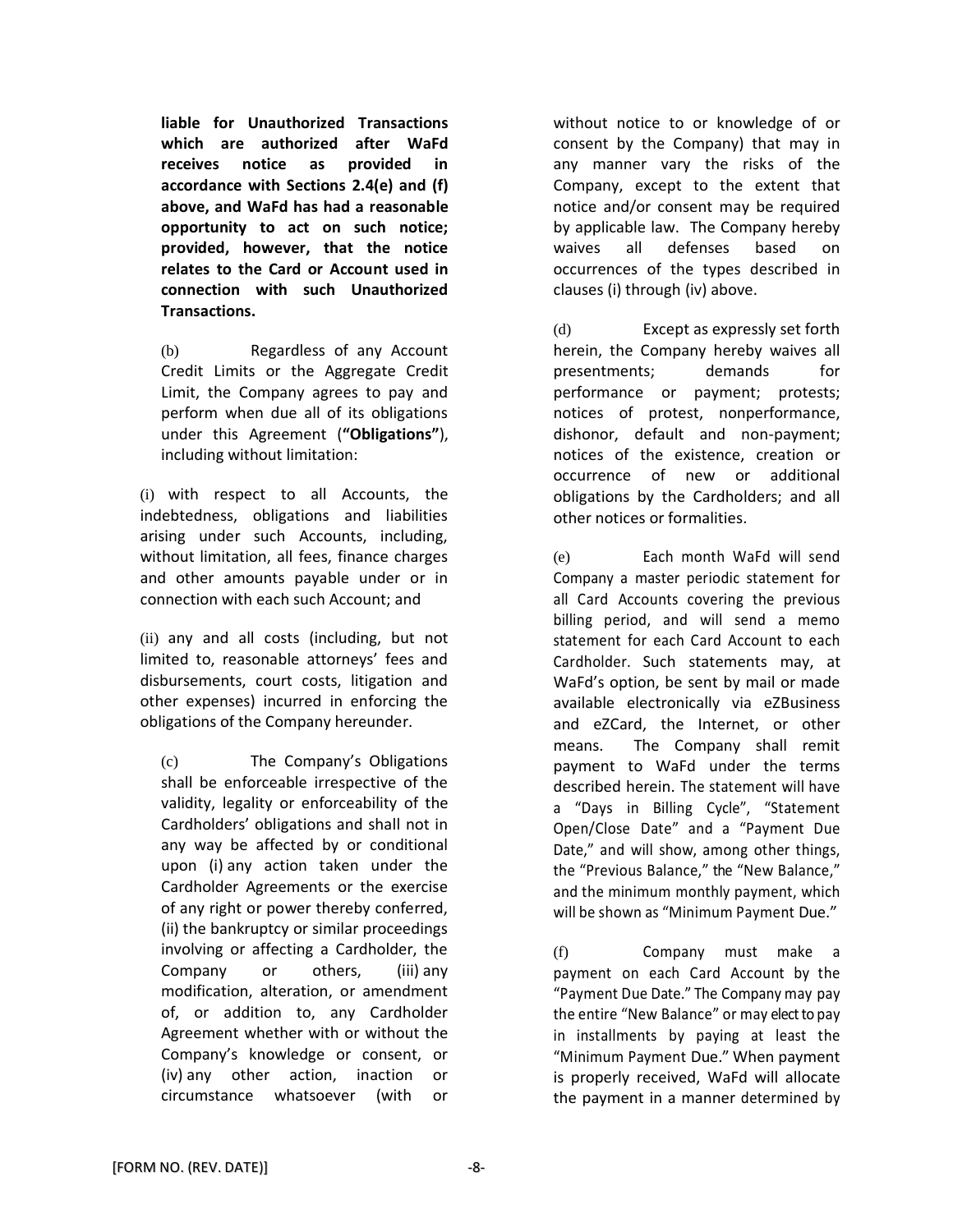WaFd except as otherwise required by law. The Minimum Payment is applied first to fees, then to INTEREST CHARGES and finally to principal. WaFd applies the Minimum Payment to balances with thelowest Annual Percentage Rate (APR) before balances with higher APRs. Payments made in excess ofthe Minimum Payment will be applied first to balances with the highest APR and then to each successive balance bearing the next highest APR.

(g) If the New Balance on the periodic statement is less than \$20, the Minimum Payment will be the New Balance. If the New Balance is at least \$20, the Minimum Payment will be the greater of:

i. \$20 or

ii. 3% of the New Balance, plus Interest Charges, any Fees or Other Charges, any amount Over Credit Limit plus any Amount Past Due.

(h) Any Minimum Payment or additional amount the Company pays each month will not prepay any future Minimum Payments required or change the Company's obligation to make at least a Minimum Payment by the Payment Due Date. In the event an overpayment causes a negative balance, all negative credit balances greater than \$1 will be refunded within 7 business days of receiving a written request from the Company, or all negative credit balances greater than \$1 that remain on the account for 90 days will be automatically refunded to the Company.

(i) The Company must pay WaFd in U.S. Dollars with checks orsimilar payment instruments drawn on a financial institution located in the United States. WaFd will also accept payment in U.S. Dollars via the Internet or phone or previously established automatic payment transaction. The date a payment is mailed is different than the date the payment is received. For purposes of this

Agreement, the payment date isthe day WaFd receives payment at the address specified on the monthlyCard Accountstatement orthe day an electronic or phone payment is received. Payments must reach the WaFd Card Center during a regular business day in orderto be credited on that date. Payments received after the cutoff times of 5:00 p.m. Pacific Time are credited as ofthe following business day. Ifthe Companymails payment without a payment coupon or to an incorrect address, it may result in a delayed credit to the appropriate Card Account, additional INTEREST CHARGES, fees, and possible suspension ofthe Card Account.

> (i) All charges will be posted to Accounts in U.S. dollars. If a Card or Account is used for a transaction in a currency other than U.S. dollars, the transaction will be converted to U.S. dollars, generally using either a (i) government-mandated rate or (ii) wholesale market rate in effect the day before the transaction processing date, increased up to 2%. If the credit has a different processing date then the exchange rate of the credit can be greater/less than that of the original transaction. The currency conversion rate on the day before the transaction processing date may differ from the rate in effect at the time of the transaction or on the date the transaction is posted on the Account.

### **4.2 DISPUTED AMOUNTS.**

(a) The Company and its Cardholders shall use their best efforts to resolve all business-to-business purchase disputes directly with the relevant merchants, including, without limitation, any disputes relating to price discrepancies or to quality, warranty, or performance issues.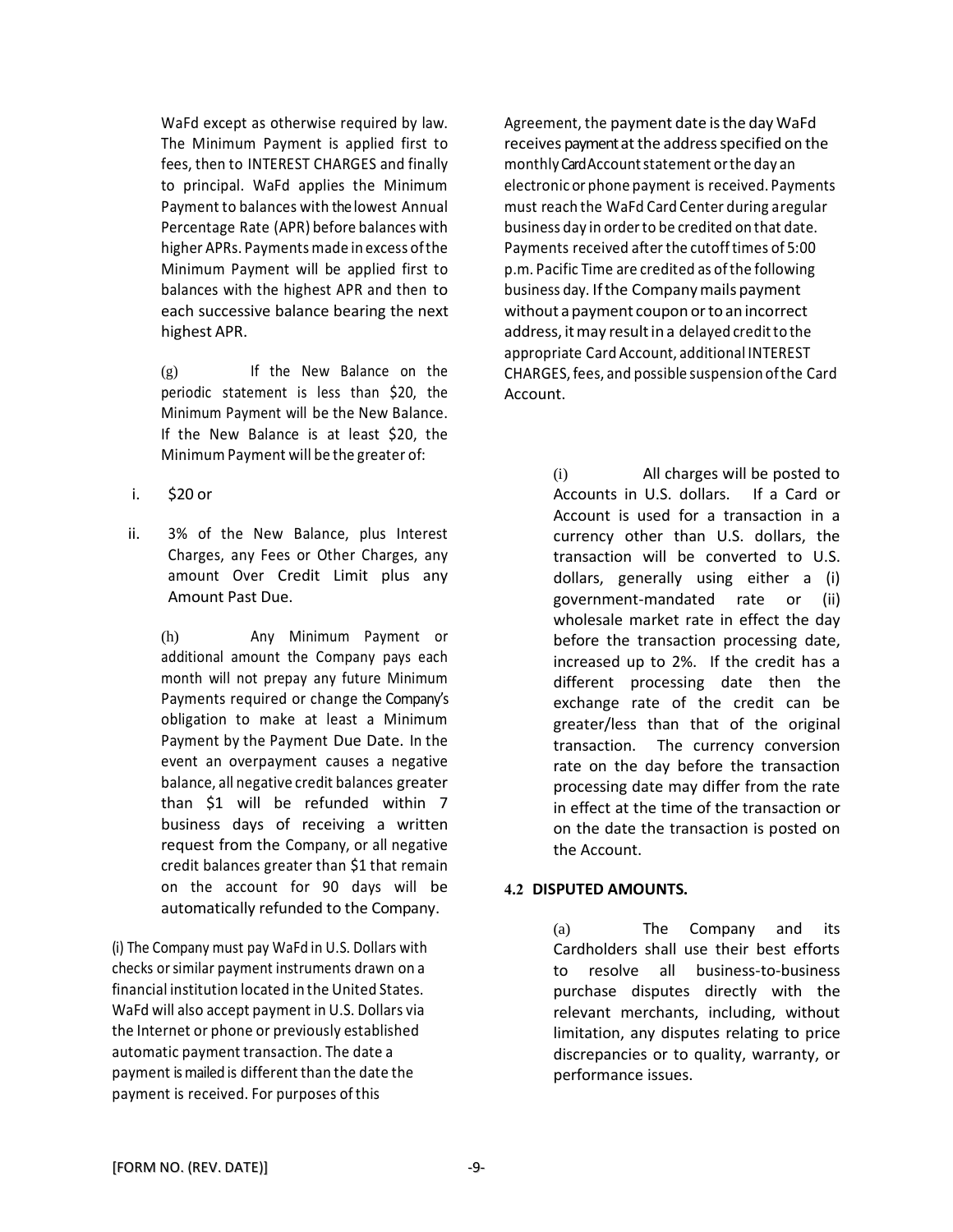(b) The Company may dispute an amount reflected on a billing statement only if (i) the amount does not reflect the actual amount of the Transaction; (ii) the Transaction did not result from the use of the relevant Card or Account; or (iii) the amount being disputed is a fee that is not properly accrued under this Agreement. **Unless otherwise provided in the Visa Liability Waiver Program, or any successor program established by Visa, the Company may not dispute an amount reflected on a billing statement on the grounds that the Transaction is an Unauthorized Transaction (except for Unauthorized Transactions for which the Company is not liable as provided in Section 2.4(h) of this Agreement), or on the grounds that the Transaction resulted from a Cardholder, or a person authorized by a Cardholder, using a Card or Account for personal, family or household purposes, for the purpose of carrying margin stock or securities, or otherwise in violation of this Agreement, as the result of which the Cardholder received a direct or indirect benefit.**

(c) In addition, the Company may not dispute an amount reflected on a billing statement unless the Company sends a written notice of the dispute that (i) is received by WaFd at the address for such notices specified by WaFd no later than 60 days after WaFd transmitted the first billing statement that reflected the alleged error, (ii) enables WaFd to identify the Cardholder's name and Account number, and (iii) to the extent possible, indicates the Company's belief and the reasons for the belief that an error exists, and the type, date and amount of the error. WaFd shall promptly investigate the dispute. **If WaFd determines that the amount is properly payable, the** 

**Company will remit such amount to WaFd on the Company's receipt of its next billing statement. Fees and finance charges will not accrue with respect to the disputed amount pending resolution of the dispute.**

(d) **The Company may not withhold payment of any amount due for any goods or services purchased using a Card or Account on the ground that it has a dispute with the merchant as to quality, warranty, or performance issues, even if it has tried in good faith to resolve the dispute with the merchant, even if the merchant is owned or operated by WaFd, and even if WaFd mailed or electronically transmitted to the Company the advertisement for the goods or services.**

**4.3 CHARGEBACKS.** If the Company reasonably believes that any Transaction, including any Unauthorized Transaction, has been posted to an Account as a result of fraud, unauthorized use, or any other circumstance under which the merchant may be held liable under applicable Visa rules, the Company shall so notify WaFd in writing. WaFd shall attempt to charge the Transaction back to the merchant in accordance with Visa procedures. Any accepted chargeback will be credited to the Company's or Cardholder's next billing statement. **Unless otherwise provided in the Visa Liability Waiver Program, or any successor program established by Visa, the Company shall not be relieved of liability for the Transaction if the chargeback is rejected in accordance with Visa rules**. **If the chargeback is rejected in accordance with Visa rules, the Company will remit such amount to WaFd on the Company's receipt of its next billing statement. Fees and finance charges will accrue with respect to the Transaction pending resolution of the chargeback but will be assessed only if the chargeback is rejected.**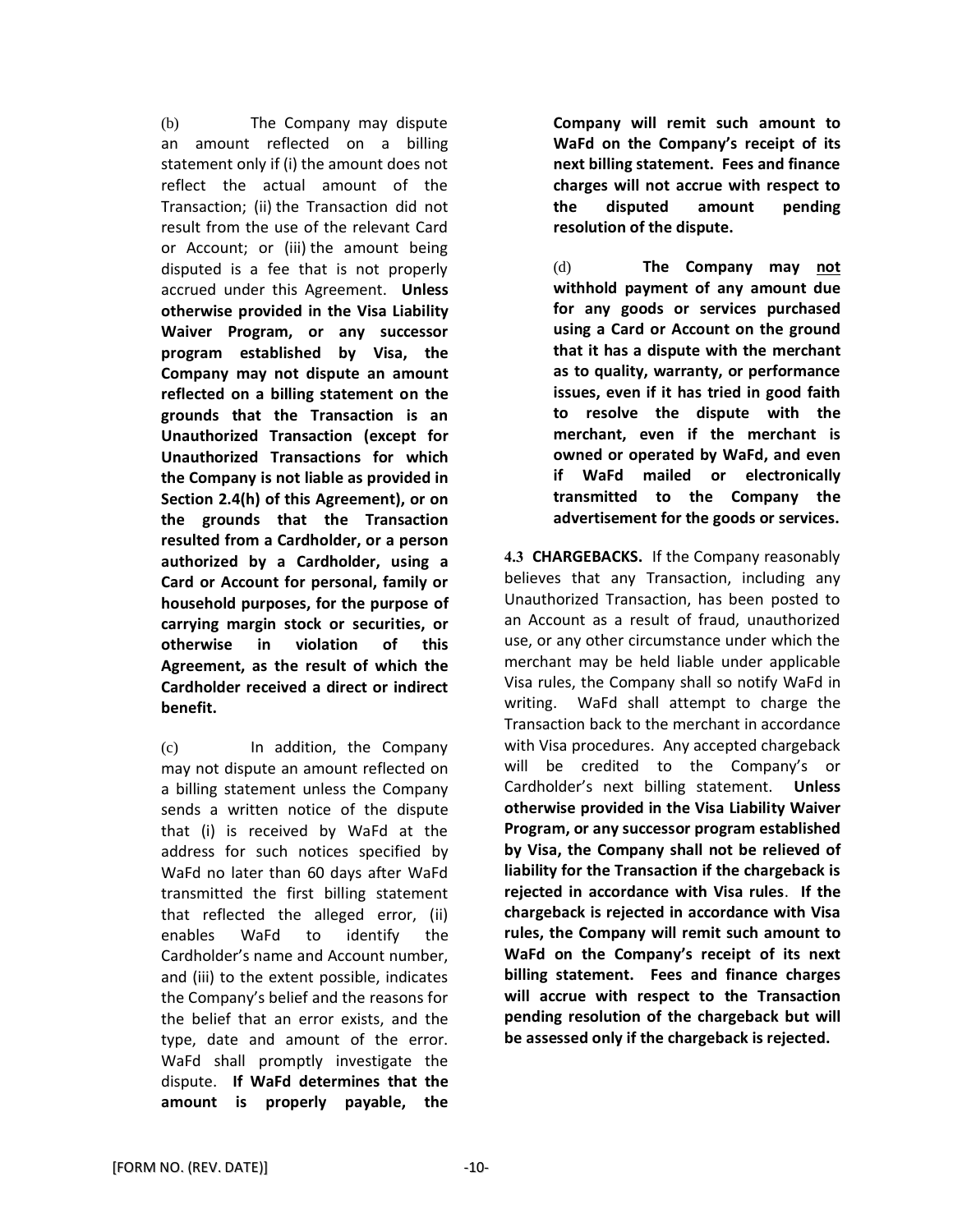### **SECTION 5 PROGRAM FEES, TERM AND TERMINATION, DEFAULT, REMEDIES AND DAMAGES**

### **5.1 FEES AND PERIODIC FINANCE CHARGES.**

(a) Fees: The Company agrees to pay to WaFd the fees described in the Fee Schedule. Such fees will be included in the Company billing statement for the Billing Cycle in which they accrue. Fees not listed in the Fee Schedule but agreed by the Company may be invoiced separately and each such invoice shall be payable upon receipt. If the Fee Schedule includes Annual Membership Fees, these fees are earned when assessed, are non-refundable, and are not subject to any pro rata rebate if the Account is terminated prior to expiration of the period for which the fees were assessed.

(b) Periodic Finance Charges: The Company agrees to pay to WaFd Periodic Finance Charges as described in this Section 5.1(b). Such finance charges will be included in the Company billing statement for the Billing Cycle in which they accrue. If the "New Balance" of an Account is not paid on the payment due date, a Periodic Finance Charge will begin to accrue on each Transaction in the Account from the date of the Transaction and will continue to accrue to the date of full payment. WaFd will figure the Periodic Finance Charges on each Account by applying a Monthly Periodic Rate to the Average Daily Balance for the Account, including current purchases, unpaid finance charges, and any other unpaid fees or charges. WaFd will calculate the Monthly Periodic Rate by dividing the Annual Percentage Rate ("APR") by twelve (12). The APR is set forth in the "Applicable/Potential Fees" section of the Fee Schedule, under the heading "Finance Charge." To get the Average Daily Balance, each day WaFd takes the beginning balance of an Account, adds any new purchases, and subtracts applicable credits and payments. This gives the daily balance. Then, WaFd adds all the daily balances for the Billing Cycle and divides

the total by the number of days in the Billing Cycle. This gives the Average Daily Balance, including new purchases, unpaid finance charges, and any other unpaid fees or charges. If the Previous Balance of a current Billing Cycle is either a zero or a credit balance, then the Average Daily Balance will be considered to be zero.

**5.2 TERM.** This Agreement shall have an initial term (the **"Initial Term"**) of four (4) years commencing on the date hereof and shall be renewed automatically for successive terms of one (1) year each (each a **"Renewal Term"**) unless written notice of termination is given by either party at least thirty (30) days prior to the end of the Initial Term or any Renewal Term. In addition, either party may terminate this Agreement at any time upon thirty (30) days' prior written notice to the other party. Upon the expiration or termination of this Agreement for any reason, the Company agrees to retrieve all Cards and related Program materials from Cardholders, cut such Cards in half, return the Cards and related Program materials to WaFd, and/or provide a Card Cancellation Confirmation with respect to such Cards and related Program materials.

**5.3 DEFAULT.** As used in this Agreement, the term "Default" shall mean: (i) failure of the Company to remit payment to WaFd in accordance with the terms hereof; (ii) the failure of either party to comply with any other term of this Agreement or any other agreement between the parties, provided such failure is not remedied within 15 days of the defaulting party's receipt of written notice from the other party specifying the breach; (iii) the representation by the Company of any facts, either in this Agreement or in its financial information provided to WaFd in connection with this Agreement, that prove to have been materially incorrect or misleading when such representation was made; (iv) the filing by or against either party of any petition in bankruptcy, insolvency, receivership, or reorganization or pursuant to any other debtor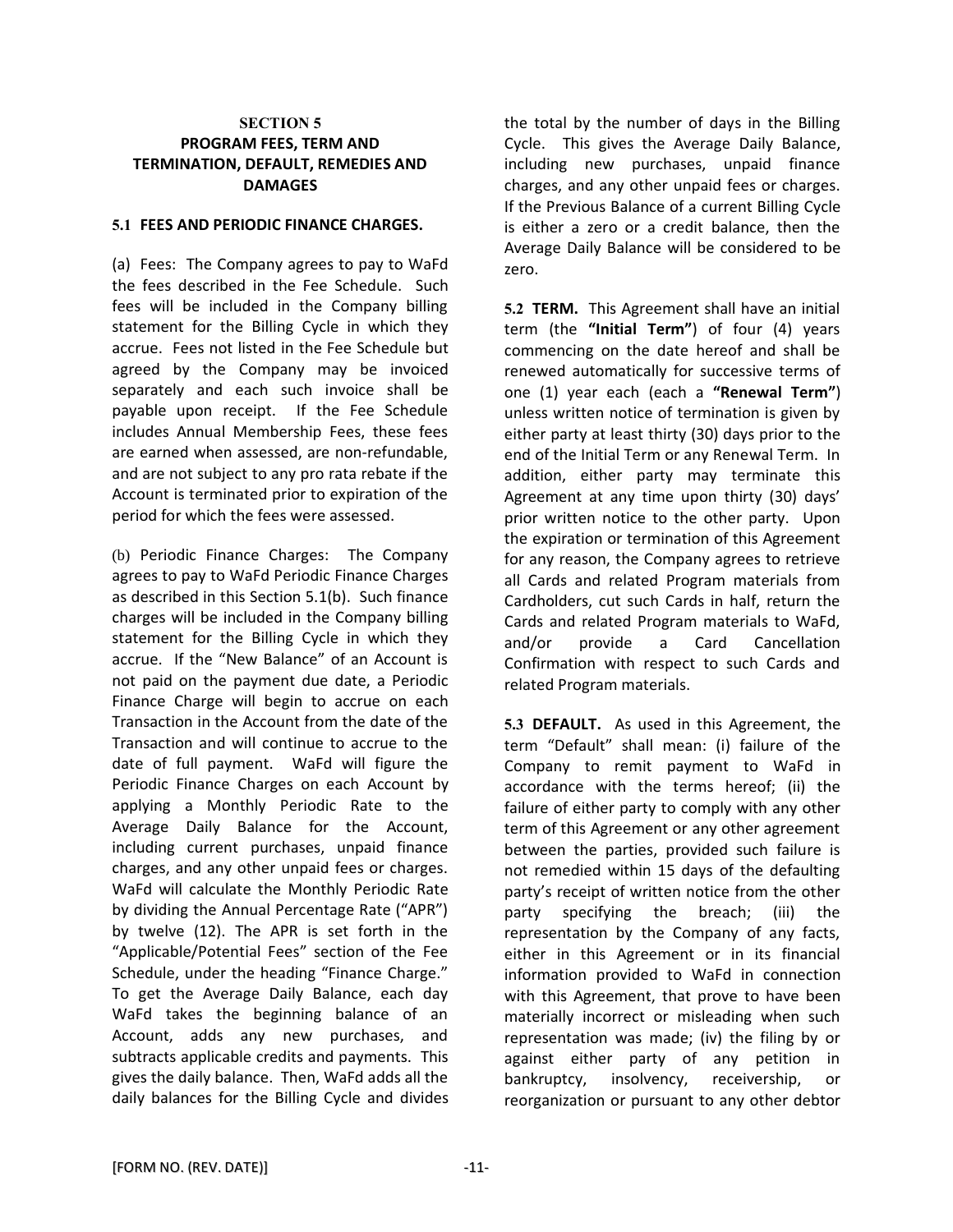relief law or the entry of any order appointing a receiver, custodian, trustee, liquidator, or any other person with similar authority with respect to the assets of either party; (v) the insolvency, dissolution, reorganization, assignment for the benefit of creditors or any other material adverse change in the financial condition of either party; (vi) the entry of any adverse judgment, order, or award against the Company that has a material adverse impact on the financial condition of the Company; (vii) any change in control or material change of ownership of the Company or any event having a material adverse financial impact on the Company or a detrimental effect on the Company's ability to perform the Obligations, including, without limitation, the taking of any action by the Company to consolidate or merge or sell any substantial part of its assets; (viii) any default by the Company under the terms of any material indebtedness owed by the Company to WaFd, or any third party or other WaFd related entity; (ix) excessive fraudulent or other unauthorized use of Cards or Accounts or credit losses with respect thereto as determined by WaFd, in its sole discretion; or (x) failure of the Company to satisfy the requirements of WaFd under Section 2.4 (b). In addition, if this Agreement is secured, even as a result of cross collateralization, the term "Default" includes any event not listed above that is a default under the applicable security agreement.

### **5.4 REMEDIES FOR DEFAULT; DAMAGES.**

(a) Either party may terminate this Agreement at any time upon the Default of the other party. Except where a remedy is expressly provided herein or as otherwise provided in this Section 5.4, termination of this Agreement will be a party's sole remedy for breach; provided, that no termination or expiration of this Agreement shall release or discharge the Company from the payment of any amount otherwise payable under this Agreement.

(b) Upon a Default by the Company, in lieu of termination of this Agreement, WaFd may, in its sole discretion, shorten the Billing Cycle until such time as WaFd determines to reinstate the interval for the Billing Cycle or suspend all services and obligations hereunder until such time as WaFd determines to reinstate such services and obligations.By shortening the Billing Cycle or suspending its services and obligations, WaFd shall not be deemed to have waived any right which it may have, whether as a result of the Default or otherwise, to terminate this Agreement.

(c) A breaching party shall be liable for any actual damages caused by its breach, but neither party will be liable under any provision of this Agreement for any punitive or exemplary damages, or for any special, indirect or consequential damages (including, without limitation, costs incurred in developing and implementing the Program, lost revenues, lost profits, or lost prospective economic advantages) arising from or in connection with any performance or failure to perform under this Agreement, even if such party knew or should have known of the existence of such damages, and each party hereby releases and waives any claims against the other party for such damages.

(d) Upon a Default by the Company, WaFd, in addition to any rights available to it under applicable law, shall have the right to immediately set off against amounts due under this Agreement, any monies in any unrestricted deposit account which the Company may maintain with WaFd, without prior notice to the Company. WaFd shall be deemed to have exercised such right to set off and to have made a charge against any such money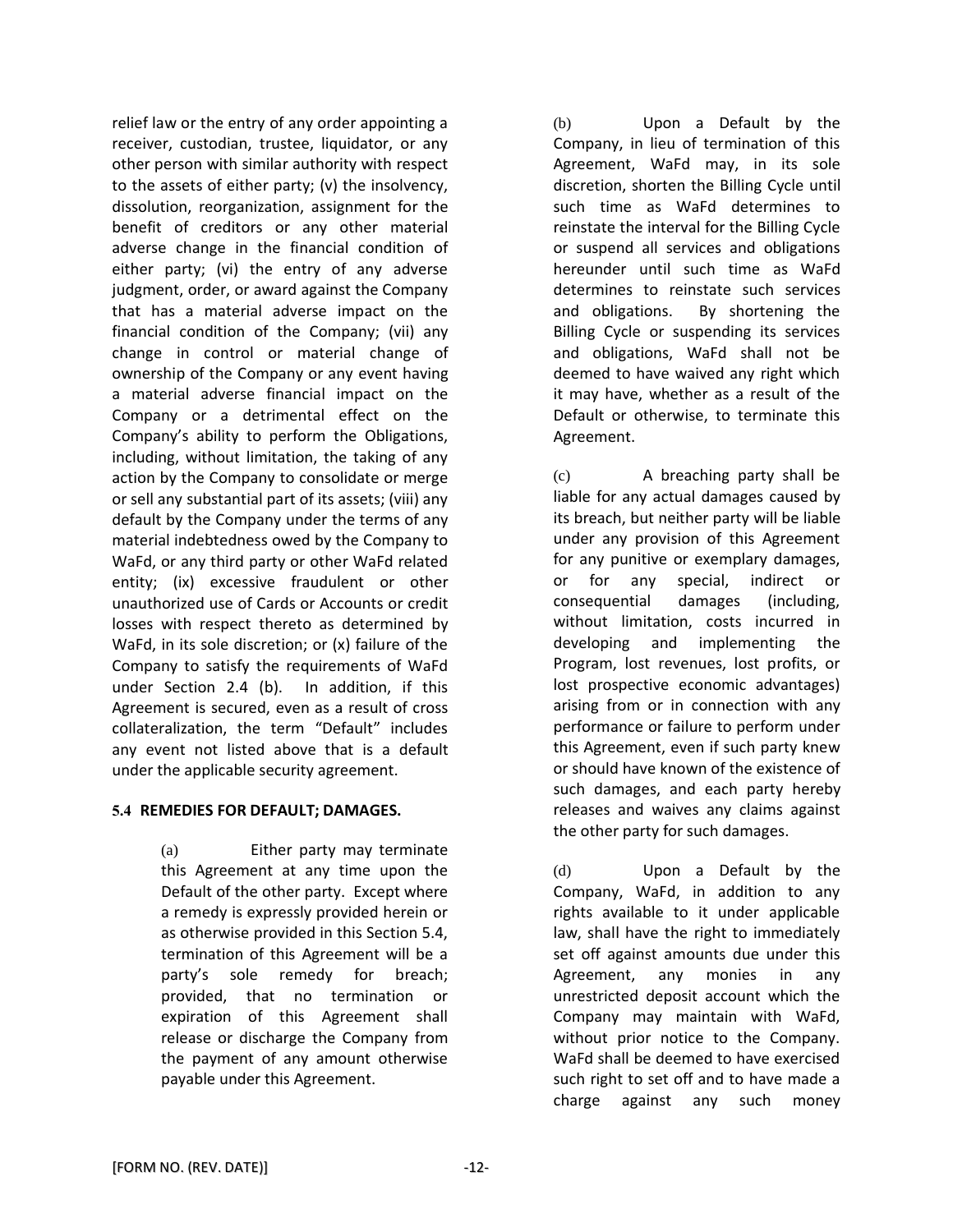immediately upon the occurrence of any of the foregoing events of default even though such charge is made or entered on the books of WaFd subsequent to those events. In addition, if this Agreement is secured, even as a result of cross collateralization, WaFd shall also have such rights as are set forth in the applicable security agreement.

(e) WaFd's liability to the Company hereunder shall be limited to direct damages arising from WaFd's gross negligence or willful misconduct. Regardless of the form of action, in no event shall WaFd be liable for any indirect, consequential, punitive, exemplary or special damages, even if WaFd is advised as to the possibility of such damages. Except for liability which the Company may otherwise incur under this Agreement, the Company's liability to WaFd hereunder shall be limited to direct damages arising from the Company's negligence or willful misconduct. Regardless of the form of the action, in no event shall the Company be liable for any indirect, consequential or special damages, even if the Company is advised as to the possibility of such damages. Without limiting the generality of anything contained in this section, WaFd shall not be liable for any damages of any kind, no matter what the cause, that arise, occur or result from: (i) the Company using the WaFd Commercial Card Online system, (ii) the Company's opening ports on its firewalls, or (iii) problems with or defects in equipment, software or services not provided by WaFd.

### **SECTION 6 MISCELLANEOUS**

**6.1 REPRESENTATIONS AND WARRANTIES.** Each party represents and warrants that this Agreement constitutes the legal, valid, binding and enforceable agreement of such party and that its execution and performance of this Agreement (a) do not constitute a breach of any agreement of such party with any third party, or of any duty arising in law or equity, (b) do not violate any law, rule or regulation applicable to it, (c) are within its corporate powers, and (d) have been authorized by all necessary corporate action of such party. In addition, if this Agreement is secured, even as a result of cross collateralization, the Company also makes the representations and warranties set forth in the applicable security agreement.

**6.2 NOTICES.** Except as otherwise provided herein, any notice or other communication required to be given under this Agreement may be given electronically, using the WaFd Commercial Card Online system or the e-mail address of the primary contact for the Company. WaFd shall incur no liability to the Company in acting upon any notice or other communication given electronically which it believes in good faith to have been made by an Authorized User. Any notice or other communication required to be in writing shall be delivered personally, by overnight delivery via a nationally-recognized delivery service or by prepaid registered or certified mail, return receipt requested, addressed to the relevant party at such address as such party may from time to time designate in writing to the other. The date of delivery of a notice (i) delivered personally shall be deemed to be the date delivered; (ii) sent by overnight delivery shall be deemed to be the following day; and (iii) sent by mail shall be deemed to be three Business Days after the date on which such notice is deposited in the United States mail.

**6.3 CHANGES.** WaFd may, at any time, amend this Agreement, any Cardholder Agreement, and/or the Program in its sole discretion. Except as expressly provided otherwise elsewhere in this Agreement or as required by applicable law, changes to this Agreement and/or the Program generally will be effective immediately upon notice to Company. Changes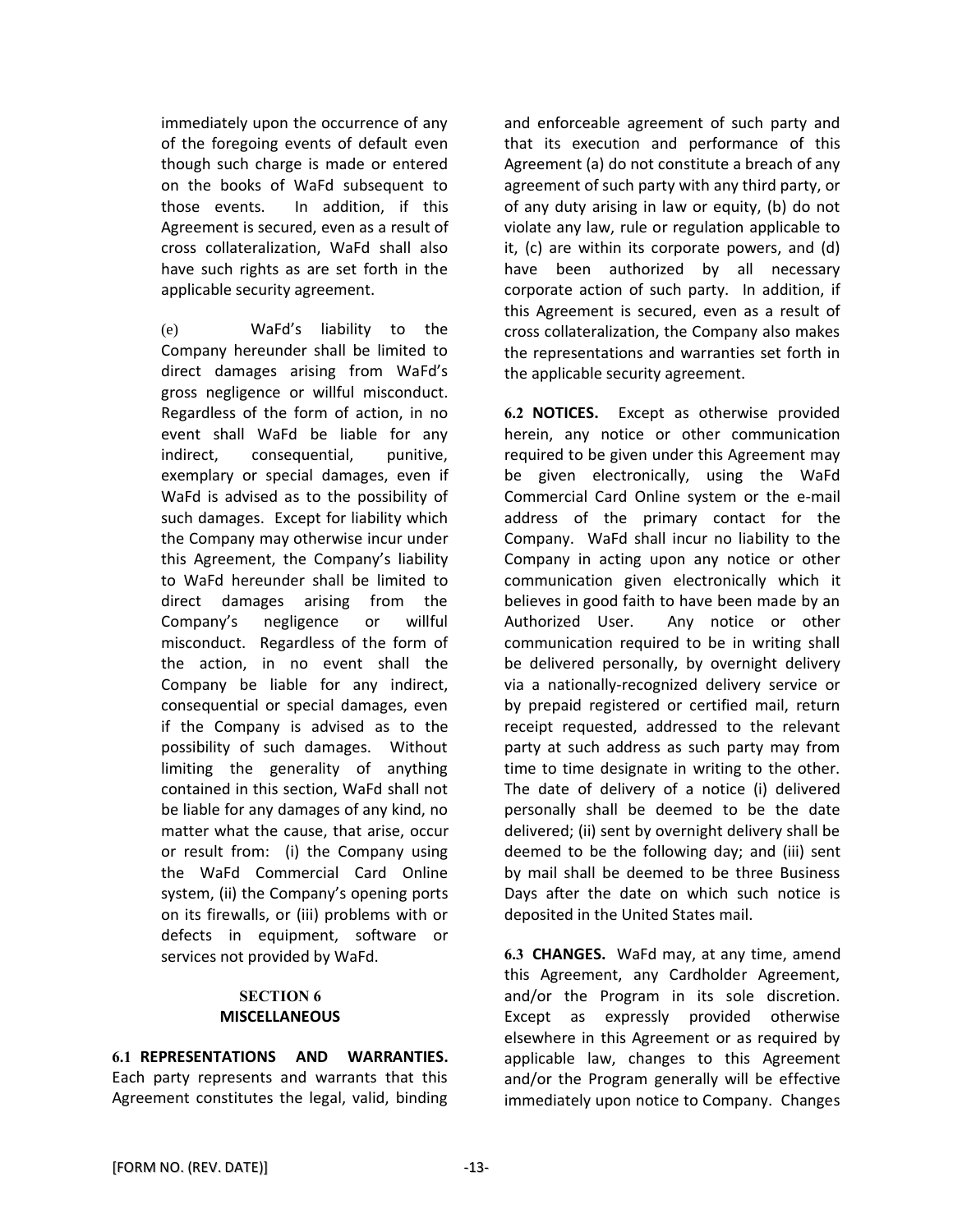to any Cardholder Agreement shall be effective immediately upon receipt by the Cardholder of notice of such changes unless otherwise required by applicable law. Company will be deemed to accept any such changes if Company or any Cardholder utilizes the Program after the date on which the change becomes effective. Company will remain obligated under this Agreement, including without limitation, being obligated to pay all amounts owing hereunder, even if WaFd amends this Agreement. Notwithstanding anything to the contrary in this Agreement, if WaFd believes immediate action is required for security purposes, WaFd may immediately initiate changes to any security procedures and provide prompt subsequent notice thereof to Company.

**6.4 FINANCIAL STATEMENTS; NOTICE OF BOND RATING CHANGE.** The Company agrees to furnish WaFd copies of its financial statements, in a form acceptable to WaFd, as soon as available or as required by a Business Loan Agreement, but not later than one hundred fifty (150) days following the end of each fiscal year of the Company. All such financial statements shall include an income statement for the applicable fiscal year and a balance sheet, shall have been prepared in accordance with generally accepted accounting principles, consistently applied, and shall be in accordance with the books and records of the Company. In addition, the Company shall provide, in a timely manner, procurement or purchase-related transaction and spending data and such other current financial information concerning the Company and the use of the Cards and Accounts as WaFd may request. If applicable, the Company will notify WaFd within forty five (45) business days of any change in the Company's bond rating.

**6.5 ASSIGNMENT.** This Agreement shall be binding upon, and shall inure to the benefit of, the parties hereto and their respective heirs, executors, administrators, legal representatives, successors and assigns; provided, that the Company may not assign this Agreement or any

interest, payment, or rights hereunder without the prior written consent of WaFd, and any such attempted assignment without such consent shall automatically be void.

**6.6 FORCE MAJEURE.** If either party is rendered unable, wholly or in part, by a force outside the control of such party (including, but not limited to, an act of God, war, fire, flood, explosion, act of governmental authority, strike, civil disturbance or breakdown of telephone, computer or automated mailing equipment) to carry out its obligations under this Agreement (other than a payment obligation), or WaFd is notified by a state or federal regulatory body or by Visa that any aspect of the Program or this Agreement does not comply with any applicable law, regulation, rule, policy, or order applicable to WaFd, the affected party shall give the other party prompt written notice to that effect. Thereafter, the affected obligations of the party giving the notice shall be suspended and the failure to perform such obligations shall not be deemed a breach of or Default under this Agreement so long as the affected party is unable to so perform for such reason. A party excused from performance pursuant to this Section 6.6 shall exercise all reasonable efforts to continue to perform its obligations hereunder and shall thereafter continue with reasonable due diligence and good faith to remedy its inability to so perform.

**6.7 ENTIRE AGREEMENT.** This Agreement contains the entire agreement and understanding between and among the parties on the subject matter hereof and supersedes all prior proposals, negotiations, agreements and understandings between the parties. All exhibits and addenda attached hereto are hereby incorporated by reference and made a part of this Agreement.

**6.8 SEVERABILITY AND WAIVER.** If any provision of this Agreement or portion of such provision or the application thereof to any person or circumstance shall to any extent be held invalid or unenforceable, the remainder of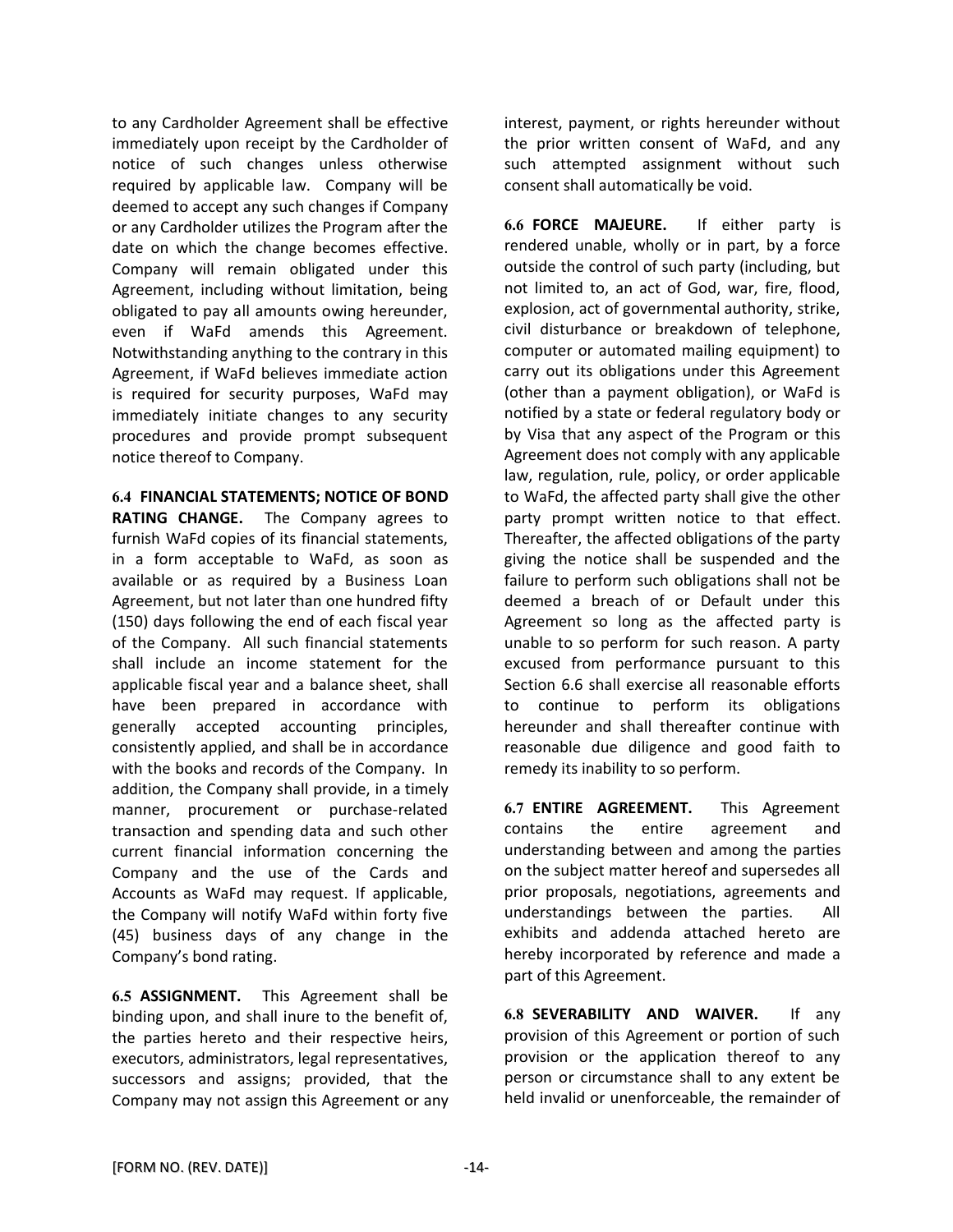this Agreement (or the remainder of such provision) and the application thereof to other persons or circumstances shall not be affected thereby. No course of dealing and no delay or omission by either party in exercising any of its rights under this Agreement in a particular instance shall be construed as a waiver of those rights or any other rights for any purpose and waiver on any one or more occasions shall not be construed as a bar to or waiver of any right or remedy of either party on any future occasion.

**6.9 CHOICE OF LAW.** This Agreement shall be governed by and construed in accordance with federal law, and, to the extent not preempted, the substantive laws of the State of Washington, without regard to the conflict of law principles thereof.

**6.10 SURVIVAL.** Sections 1, 4, 5.4, 6.9, 6.10, 6.11, 6.16, 6.17, 6.18, 6.19 and 6.20 shall survive the termination or expiration of this Agreement.

**6.11 CONFIDENTIALITY.** All information furnished by either party in connection with this Agreement, the Program, or the Transactions contemplated hereby shall be kept confidential (and shall be used by the other party only in connection with this Agreement), except to the extent that such information (a) is already lawfully known when received, (b) thereafter becomes lawfully obtainable from other sources, (c) is required to be disclosed in any document filed with the Securities and Exchange Commission, federal banking regulators, or any other agency of any government, or (d) is required by law to be disclosed, provided that notice of such disclosure has been given (when legally permissible) by the party proposing to make such disclosure, which notice, when practicable, shall be given sufficiently in advance of the proposed disclosure to permit the other party to take legal action to prevent the disclosure. The parties shall advise all employees, consultants, advisors, agents and other

representatives (collectively, "representatives") who will have access to any confidential information of the obligations contained herein. The parties shall not distribute, disclose, or disseminate confidential information to anyone except its representatives who are involved in this Agreement, the Program, or the Transactions contemplated by the parties. Upon termination of this Agreement, each party shall promptly cause all copies of documents or extracts thereof containing any such information and data which has been provided by or which relates to the other party to be returned to such other party; provided, that each party may retain in its files copies of such materials as it shall deem necessary solely for archival purposes.

**6.12 NAME AND TRADEMARK.** Except as otherwise provided herein, neither party shall use the name or logo of the other party without such party's written consent.

**6.13 VISA FEE ADJUSTMENTS**. In the event that there is a change deemed by WaFd to be material in the way WaFd is compensated by Visa, WaFd may seek to renegotiate the financial terms of this Agreement. The Company shall have no obligation to renegotiate such terms; provided, that if the parties cannot agree on an adjustment of such terms, then WaFd at its option may (a) allow this Agreement to remain in effect without any such adjustment, or (b) terminate this Agreement upon written notice to the Company.

**6.14 RELATIONSHIP OF PARTIES.** Nothing contained in this Agreement shall be construed as constituting or creating a partnership, joint venture, agency, or other association or relationship between WaFd and the Company. To the extent that either party undertakes or performs any duty for itself or for the other party as required by this Agreement, the party shall be construed to be acting as an independent contractor and not as a partner, joint venturer, or agent for the other party.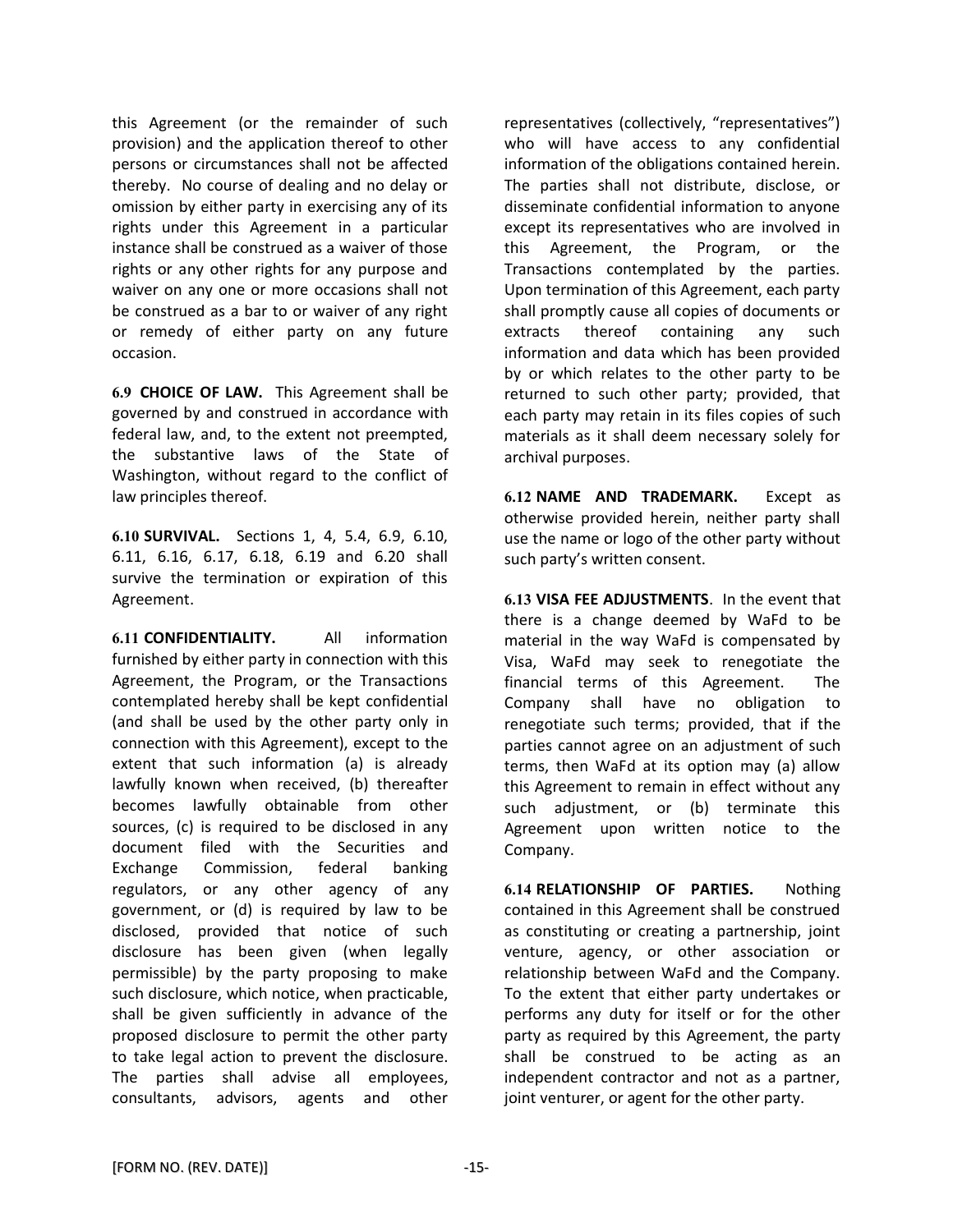#### **6.15 PATRIOT ACT; ANTI-TERRORISM LAWS.**

(a) Neither the Company nor any affiliate of the Company is in violation of any statute, treaty, law (including common law), ordinance, regulation, rule, order, opinion, release, injunction, writ, decree or award of any governmental authority relating to terrorism or money laundering, including Executive Order No. 13224 and the USA Patriot Act (collectively, "Anti-Terrorism Law") or engages in or conspires to engage in any transaction that evades or avoids, or has the purpose of evading or avoiding, or attempts to violate, any of the prohibitions set forth in any Anti-Terrorism Law.

(b) Neither the Company nor any affiliate of the Company, or to the Company's knowledge, any Cardholder, is any of the following (each a "Blocked Person"): (i) a person that is listed in the annex to, or is otherwise subject to the provisions of, the Executive Order No. 13224; (ii) a person owned or controlled by, or acting for or on behalf of, any person that is lifted in the annex to, or is otherwise subject to the provisions of, the Executive Order No. 13224; (iii) a person with which WaFd is prohibited from dealing or otherwise engaging in any transaction by any Anti-Terrorism Law; (iv) a person that commits, threatens or conspires to commit or supports "terrorism" as defined in the Executive Order No. 13224; (v) a person that is named as a "specially designated national" on the most current list published by the U.S. Treasury Department Office of Foreign Asset Control at its official website or any replacement website or other replacement official publication of such list; or (vi) a person who is affiliated with a person listed above.

**6.16 JURISDICTION AND VENUE.** The Company irrevocably submits to the nonexclusive jurisdiction of any Federal or state court sitting in the State of Washington over any suit, action or proceeding arising out of or relating to this Agreement. The Company irrevocably waives, to the fullest extent it may effectively do so under applicable law, any objection it may now or hereafter have to the laying of the venue of any such suit, action or proceeding brought in any such court and any claim that the same has been brought in an inconvenient forum. The Company hereby consents to any and all process which may be served in any such suit, action or proceeding, (i) by mailing a copy thereof by registered and certified mail, postage prepaid, return receipt requested, to the Company's address shown in this Agreement or as notified to WaFd and (ii) by serving the same upon the Company in any other manner otherwise permitted by law, and agrees that such service shall in every respect be deemed effective service upon the Company.

**6.17 JURY WAIVER. THE COMPANY AND WAFD EACH HEREBY KNOWINGLY, VOLUNTARILY AND INTENTIONALLY, AND AFTER AN OPPORTUNITY TO CONSULT WITH LEGAL COUNSEL, (A) WAIVE ANY AND ALL RIGHTS TO A TRIAL BY JURY IN ANY ACTION OR PROCEEDING IN CONNECTION WITH THIS AGREEMENT, THE OBLIGATIONS HEREUNDER, ALL MATTERS CONTEMPLATED HEREBY AND ALL DOCUMENTS EXECUTED IN CONNECTION HEREWITH AND (B) AGREE NOT TO SEEK TO CONSOLIDATE ANY SUCH ACTION WITH ANY OTHER ACTION IN WHICH A JURY TRIAL CANNOT BE, OR HAS NOT BEEN, WAIVED. THE COMPANY CERTIFIES THAT NEITHER WaFd NOR ANY OF ITS REPRESENTATIVES, AGENTS OR COUNSEL HAS REPRESENTED, EXPRESSLY OR OTHERWISE, THAT WaFd WOULD NOT IN THE EVENT OF ANY SUCH PROCEEDING SEEK TO ENFORCE THIS WAIVER OF RIGHT TO TRIAL BY JURY.**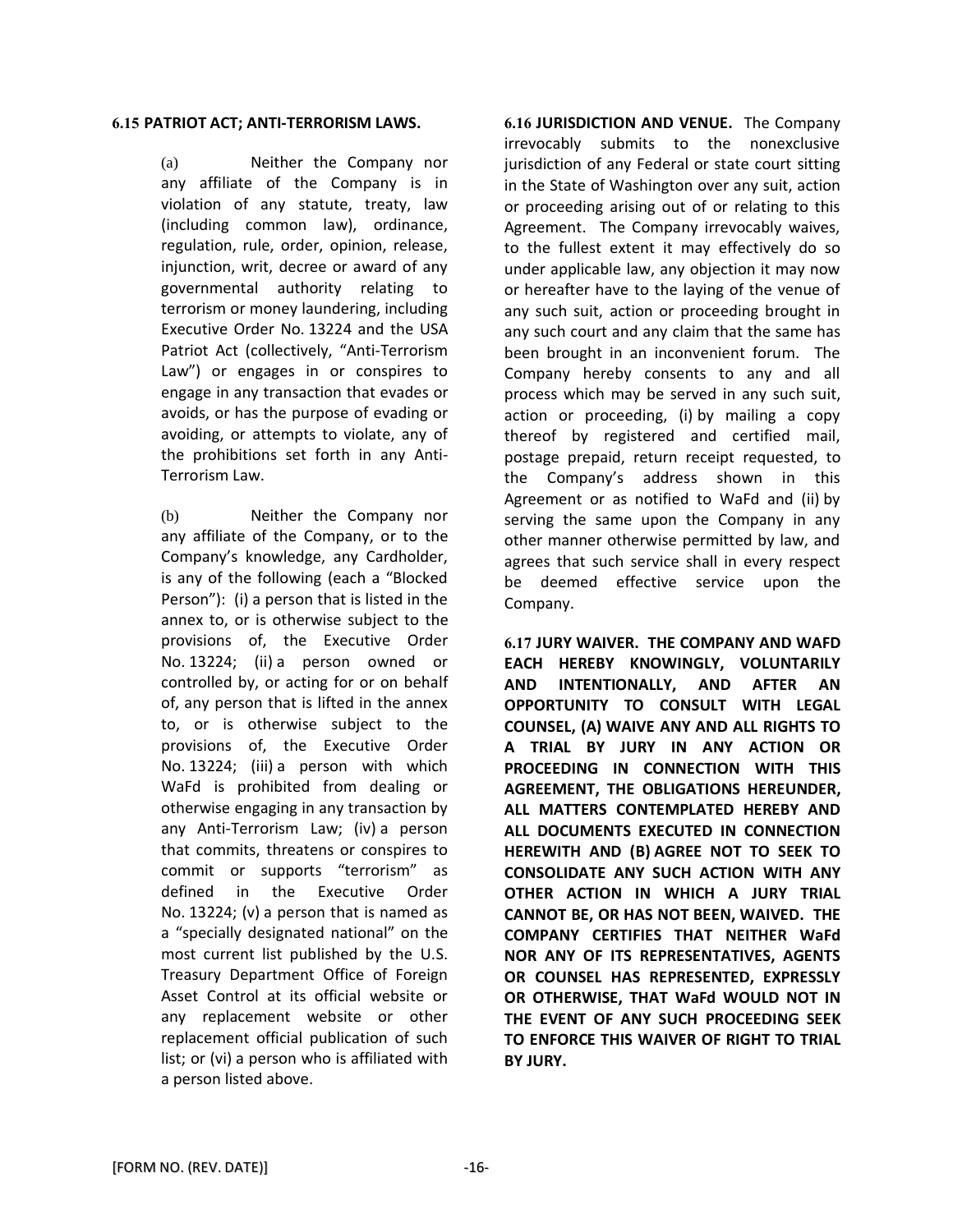**6.18SAVINGS CLAUSE.** If the Company is at any time obligated to pay fees or finance charges in excess of the maximum fees or finance charges permitted by applicable law, then the fees and finance charges, as appropriate, shall be immediately reduced to the maximum amount permitted by applicable law and all payments in excess of the maximum amount shall be deemed to have been payments in reduction of the unpaid balance of the Account.

**6.19 INDEMNIFICATION.** The Company, on behalf of itself and its owners, directors, officers, employees, agents, and representatives (collectively, the **"Company Group"**), hereby releases and agrees to indemnify, defend and hold harmless WaFd, its affiliates, and their respective directors, officers, employees, agents, and attorneys (collectively, the **"WaFd Group"**) from and against any loss, claim, damages, liability, cost, expense, action or cause of action whatsoever that the Company, any Cardholder, or any third party now have or may hereafter have or threaten against any member of the WaFd Group, or to which any member of the WaFd Group may become subject, arising out of or relating to this Agreement, including, but not limited to, (i) actions taken by WaFd upon the instructions of the Company or any Authorized User, (ii) any maintenance activity performed by any member of the Company Group or by any other person (other than an employee or agent of WaFd) using a Company Access Code;

provided, however, that Company shall not be liable for unauthorized use of a Company Access Code after the Company provides notice to WaFd that the Access Code has been lost, stolen or compromised, and WaFd has has a reasonable opportunity to act on such notice, or (iii) except as otherwise provided in Section 2.4(h) of this Agreement, any Unauthorized Transaction resulting from the use of the Card or Account prior to (and with respect to pending Transaction authorizations) on or after the effective time of a request for cancellation or termination of a Card or Account (as provided in Sections 2.4(e) and (f) above). The Company shall not be liable for Unauthorized Transactions which are authorized after WaFd receives notice as provided in accordance with Sections 2.4(e) and (f) above, and WaFd has had a reasonable opportunity to act on such notice; provided, however, that the notice relates to the Card or Account used in connection with such Unauthorized Transactions.

**6.20 OTHER WAIVERS BY COMPANY.** To the extent otherwise applicable, the Company waives notice of intent to accelerate, notice of acceleration, and all other notices, consents to any renewals or extensions of time of payment, and generally waives all suretyship defenses and defenses in the nature thereof.

**6.21 COUNTERPARTS.** This Agreement may be executed in two or more counterparts, each of which shall be an original, but all of which shall constitute but one agreement.

IN WITNESS WHEREOF, the duly authorized representative of the Company has executed this Agreement as an instrument under seal as of the day and year first written above.

**COMPANY:** 

By: